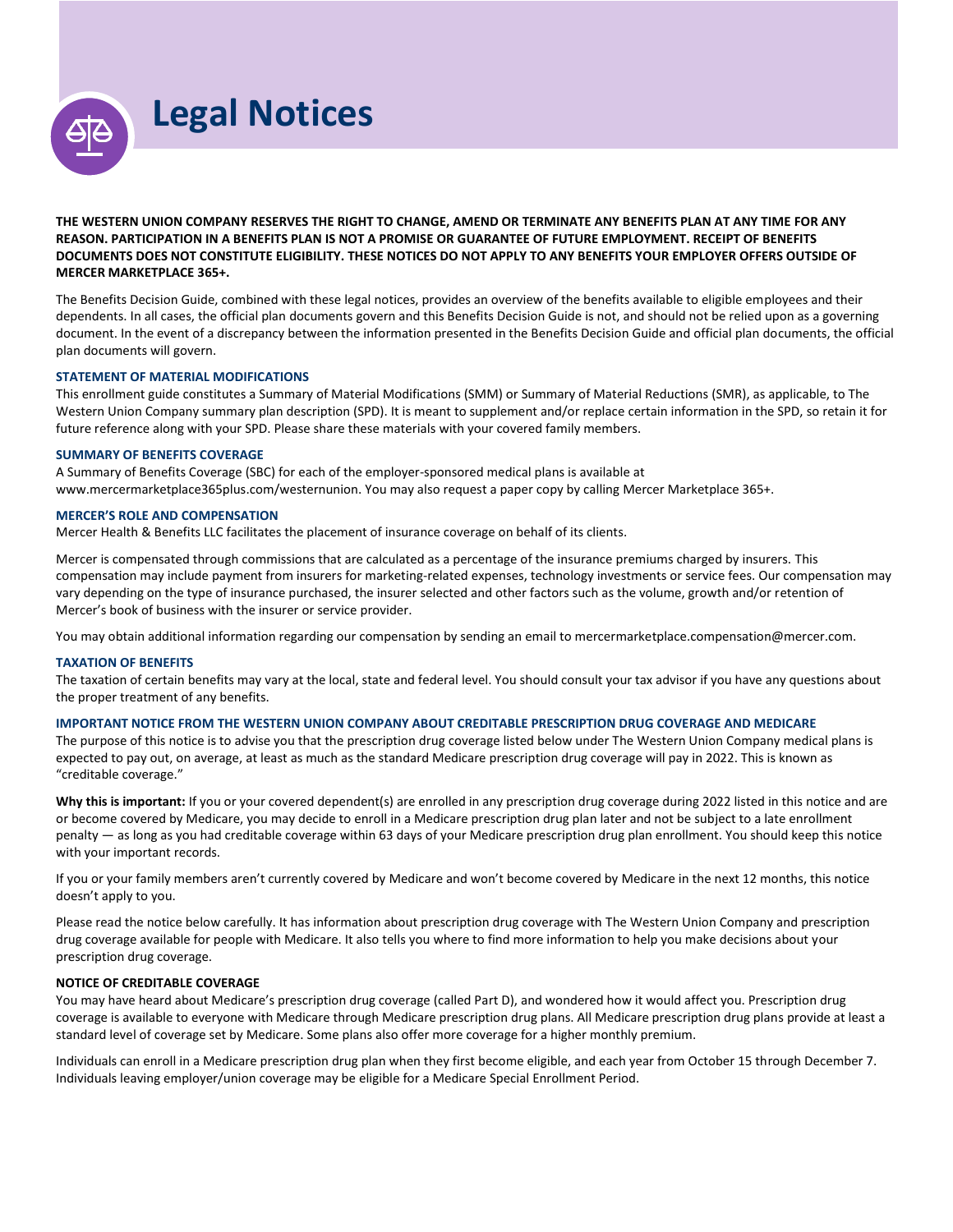If you are covered by one of The Western Union Company prescription drug plans listed below, you'll be interested to know that the prescription drug coverage under the plan is, on average, at least as good as standard Medicare prescription drug coverage for 2022. This is called creditable coverage. Coverage under one of these plans will help you avoid a late Part D enrollment penalty if you are or become eligible for Medicare and later decide to enroll in a Medicare prescription drug plan.

- Cigna \$900, \$1,850 or \$2,850 Deductible Plan
- Kaiser Permanente \$900, \$1,850 or \$2,850 Deductible Plan
- Kaiser Hawaii Gold Be Fit (only if you live in Hawaii)

If you decide to enroll in a Medicare prescription drug plan and you are an active employee or family member of an active employee, you may also continue your employer coverage. In this case, The Western Union Company plan will continue to pay primary or secondary as it had before you enrolled in a Medicare prescription drug plan. If you waive or drop The Western Union Company coverage, Medicare will be your only payer. You can re-enroll in the employer plan at annual enrollment or if you have a special enrollment event for The Western Union Company plan, assuming you remain eligible.

You should know that if you waive or leave coverage with The Western Union Company and you go 63 days or longer without creditable prescription drug coverage (once your applicable Medicare enrollment period ends), your monthly Part D premium will go up at least 1% per month for every month that you did not have creditable coverage. For example, if you go 19 months without coverage, your Medicare prescription drug plan premium will always be at least 19% higher than what most other people pay. You'll have to pay this higher premium as long as you have Medicare prescription drug coverage. In addition, you may have to wait until the following October to enroll in Part D.

You may receive this notice at other times in the future — such as before the next period you can enroll in Medicare prescription drug coverage, if this The Western Union Company coverage changes, or upon your request.

## **FOR MORE INFORMATION ABOUT YOUR OPTIONS UNDER MEDICARE PRESCRIPTION DRUG COVERAGE**

More detailed information about Medicare plans that offer prescription drug coverage is in the *Medicare & You* handbook. Medicare participants will get a copy of the handbook in the mail every year from Medicare. You may also be contacted directly by Medicare prescription drug plans. Here's how to get more information about Medicare prescription drug plans:

- Visit www.medicare.gov for personalized help.
- Call your State Health Insurance Assistance Program (see a copy of the *Medicare & You* handbook for the telephone number).
- Call 1-800-MEDICARE (1-800-633-4227). TTY users should call 1-877-486-2048.

For people with limited income and resources, extra help paying for a Medicare prescription drug plan is available. Information about this extra help is available from the Social Security Administration (SSA). For more information about this extra help, visit SSA online at www.socialsecurity.gov or call 1-800-772-1213 (TTY 1-800-325-0778).

# **Remember: Keep this notice. If you enroll in a Medicare prescription drug plan after your applicable Medicare enrollment period ends, you may need to provide a copy of this notice when you join a Part D plan to show that you are not required to pay a higher Part D premium amount.**

For more information about this notice or your prescription drug coverage, contact:

Christine Duke / Manager, Benefits & Global Mobility 7001 E. Belleview Ave., Denver, CO 80237 Denver, CO 80237 720-332-0284 [Chris.Duke@westernunion.com](mailto:Chris.Duke@westernunion.com)

## **HEALTH INSURANCE PORTABILITY AND ACCOUNTABILITY ACT (HIPAA) SPECIAL ENROLLMENT NOTICE**

## **NOTICE OF SPECIAL ENROLLMENT RIGHTS FOR HEALTH PLAN COVERAGE**

If you have declined enrollment in The Western Union Company's health plan for you or your dependents (including your spouse) because of other health insurance coverage, you or your dependents may be able to enroll in some coverages under these plans without waiting for the next Open Enrollment period, provided you request enrollment within 30 days after your other coverage ends.

In addition, if you have a new dependent as a result of marriage, birth, adoption or placement for adoption, you may be able to enroll yourself and your eligible dependents, provided that you request enrollment within 30 days after the marriage, birth, adoption or placement for adoption.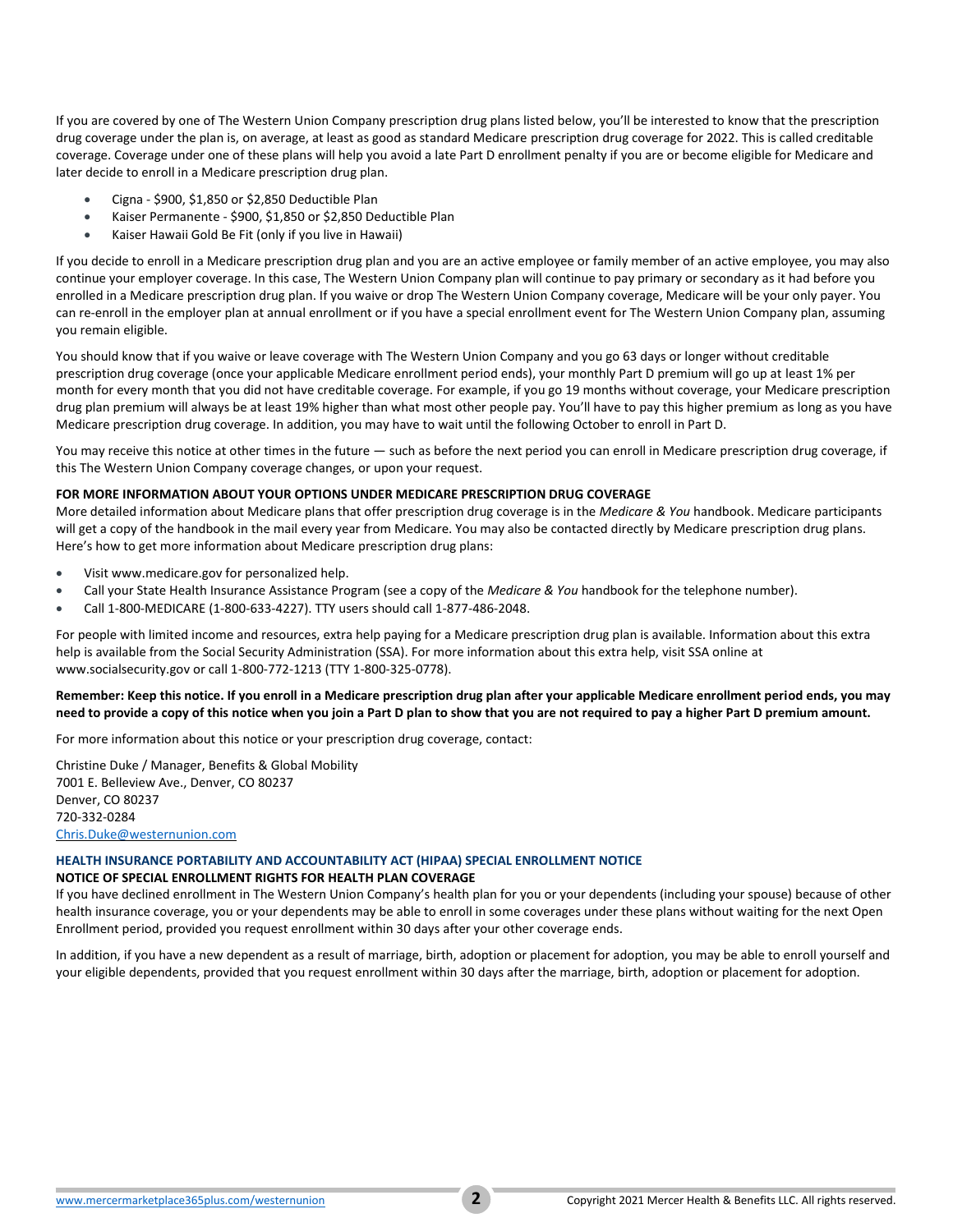The Western Union Company will also allow a special enrollment opportunity if you or your eligible dependents either:

- Lose Medicaid or Children's Health Insurance Program (CHIP) coverage because you are no longer eligible, or
- Become eligible for a state's premium assistance program under Medicaid or CHIP.

For these enrollment opportunities, you will have *60 days* – instead of 30 – from the date of the Medicaid/CHIP eligibility change to request enrollment in The Western Union Company group health plan. Note that this 60-day extension does not apply to enrollment opportunities other than due to the Medicaid/CHIP eligibility change.

Note: If your dependent becomes eligible for special enrollment rights, you may add the dependent to your current coverage or change to another medical plan.

To request a HIPAA special enrollment based on the events described above or obtain more information, contact

The Western Union Company Benefits Department 7001 E. Belleview Avenue Denver, Colorado 80237 Phone: 720-332-1000 Email[: wubenefits@westernunion.com](mailto:wubenefits@westernunion.com)

During the COVID National Emergency declaration, under certain circumstances, you may be able to request a HIPAA special enrollment outside the 30 day window mentioned above. If you have experienced a HIPAA special enrollment event (as described above) and would like to request a HIPAA special enrollment outside of the 30 day window, please contact

The Western Union Company Benefits Department 7001 E. Belleview Avenue Denver, Colorado 80237 Phone: 720-332-1000 Email[: wubenefits@westernunion.com](mailto:wubenefits@westernunion.com)

Note that the ability to request a HIPAA special enrollment outside of the 30 day window is temporary and may no longer apply based on the status of the COVID National Emergency declaration. In addition, the extended enrollment opportunity is individually determined and may not apply based on your specific circumstances.

# **WOMEN'S HEALTH AND CANCER RIGHTS ACT (WHCRA) NOTICE**

If you have had or are going to have a mastectomy, you may be entitled to certain benefits under the Women's Health and Cancer Rights Act of 1998 (WHCRA). For individuals receiving mastectomy-related benefits, coverage will be provided in a manner determined in consultation with the attending physician and the patient, for:

- All stages of reconstruction of the breast on which the mastectomy was performed;
- Surgery and reconstruction of the other breast to produce a symmetrical appearance;
- Prostheses; and
- Treatment of physical complications of the mastectomy, including lymphedema.

These benefits will be provided subject to the same deductibles and coinsurance applicable to other medical and surgical benefits provided under this plan. If you would like more information on WHCRA benefits, call your medical carrier at the phone number listed on the back of your ID card.

## **NEWBORNS' AND MOTHERS' HEALTH PROTECTION ACT NOTICE**

Group health plans and health insurance issuers generally may not, under Federal law, restrict benefits for any hospital length of stay in connection with childbirth for the mother or newborn child to less than 48 hours following a vaginal delivery, or less than 96 hours following a cesarean section. However, Federal law generally does not prohibit the mother's or newborn's attending provider, after consulting with the mother, from discharging the mother or her newborn earlier than 48 hours (or 96 hours as applicable). In any case, plans and issuers may not, under Federal law, require that a provider obtain authorization from the plan or the insurance issuer for prescribing a length of stay not in excess of 48 hours (or 96 hours). If you would like more information on maternity benefits, call your medical carrier at the phone number listed on the back of your ID card.

## **MICHELLE'S LAW NOTICE**

## **EXTENDED DEPENDENT MEDICAL COVERAGE DURING STUDENT MEDICAL LEAVES**

The Western Union Company plan may extend medical coverage for dependent children if they lose eligibility for coverage because of a medically necessary leave of absence from a post-secondary educational institution (including a college or university). Coverage may continue for up to a year, unless the child's eligibility would end earlier for another reason.

Extended coverage is available if a child's leave of absence from school — or change in school enrollment status (for example, switching from fulltime to part-time status) — starts while the child has a serious illness or injury, is medically necessary, and otherwise causes eligibility for student coverage under the plan to end. Written certification from the child's physician stating that the child suffers from a serious illness or injury and the leave of absence is medically necessary may be required.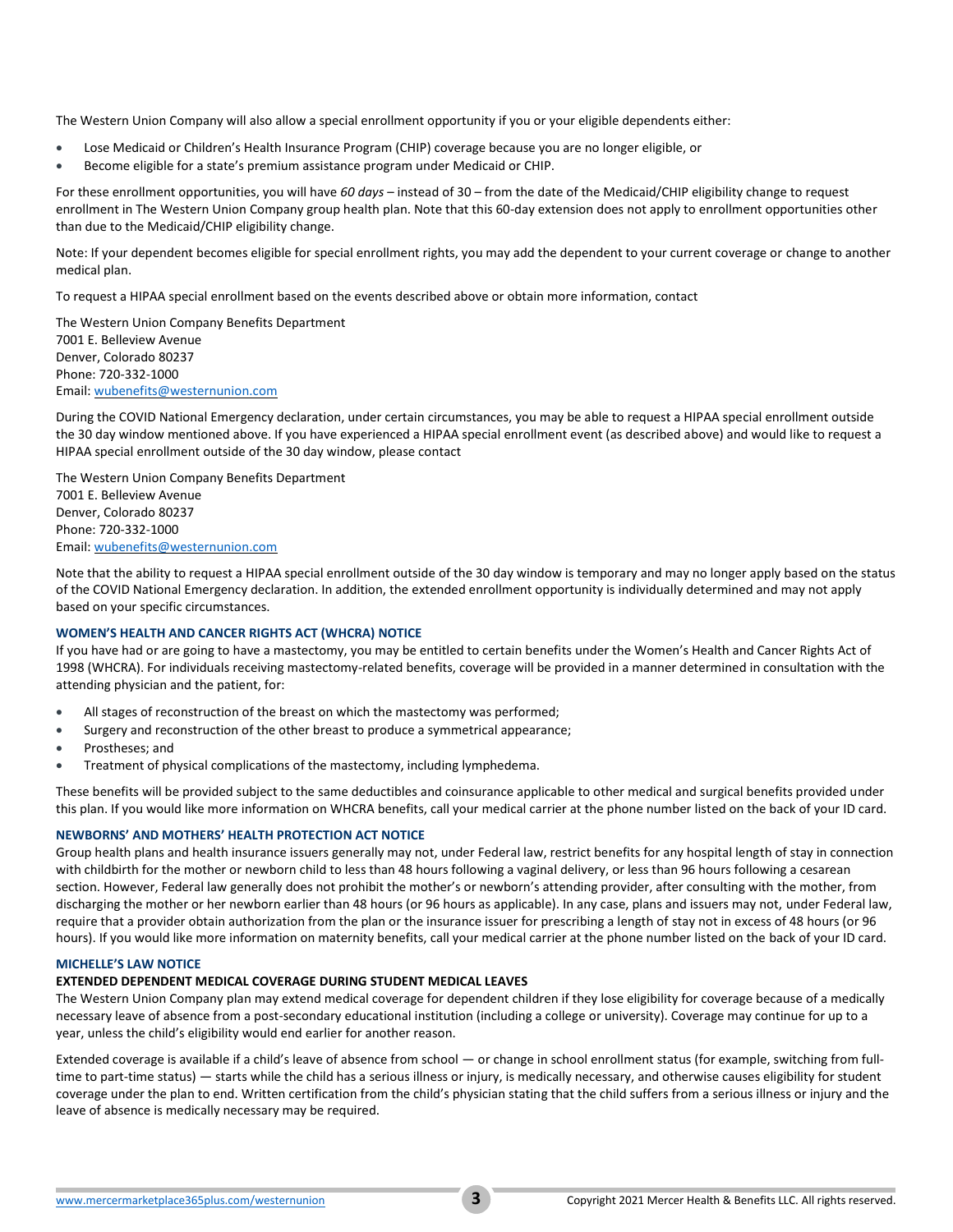If the coverage provided by the plan is changed during this one-year period, the plan will provide the changed coverage for the remainder of the leave of absence.

If your child will lose eligibility for coverage because of a medically necessary leave of absence from school and you want his or her coverage to be extended, call Mercer Marketplace 365+ at 1-866-867-6898 as soon as the need for the leave is recognized by The Western Union Company. In addition, contact your child's health plan to see if any state laws requiring extended coverage may apply to his or her benefits.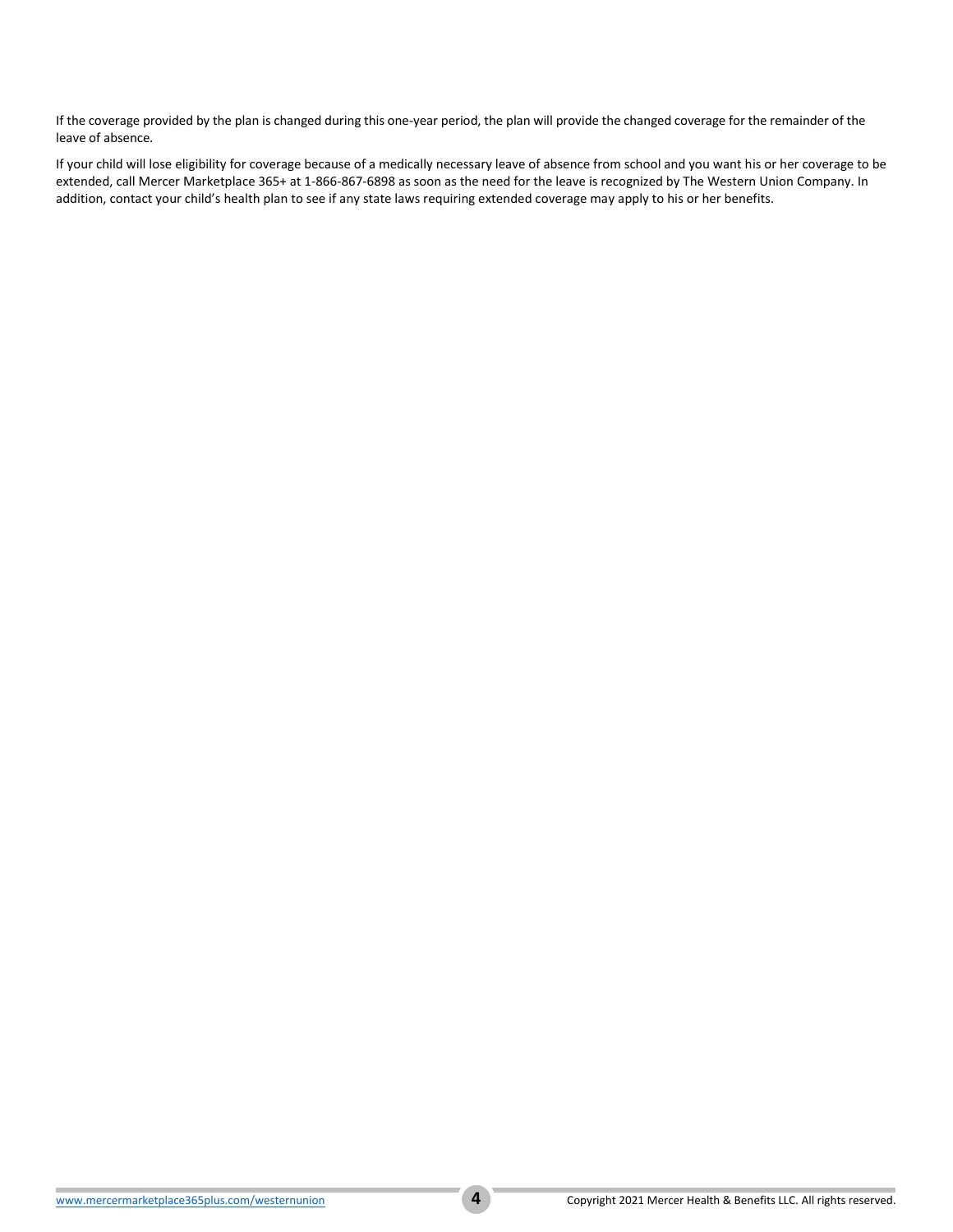## **PREMIUM ASSISTANCE UNDER MEDICAID AND THE CHILDREN'S HEALTH INSURANCE PROGRAM (CHIP) MEDICAID NOTICE**

If you or your children are eligible for Medicaid or CHIP and you're eligible for health coverage from your employer, your state may have a premium assistance program that can help pay for coverage, using funds from their Medicaid or CHIP programs. If you or your children aren't eligible for Medicaid or CHIP, you won't be eligible for these premium assistance programs but you may be able to buy individual insurance coverage through the Health Insurance Marketplace. For more information, visit **[www.healthcare.gov](http://www.healthcare.gov/)**. If you or your dependents are already enrolled in Medicaid or CHIP and you live in a State listed below, contact your State Medicaid or CHIP office to find out if premium assistance is available. If you or your dependents are NOT currently enrolled in Medicaid or CHIP, and you think you or any of your dependents might be eligible for either of these programs, contact your State Medicaid or CHIP office or dial **1-877-KIDS NOW** or **[www.insurekidsnow.gov](http://www.insurekidsnow.gov/)** to find out how to apply. If you qualify, ask your state if it has a program that might help you pay the premiums for an employer-sponsored plan. If you or your dependents are eligible for premium assistance under Medicaid or CHIP, as well as eligible under your employer plan, your employer must allow you to enroll in your employer plan if you aren't already enrolled. This is called a "special enrollment" opportunity, and **you must request coverage within 60 days of being determined eligible for premium assistance**. If you have questions about enrolling in your employer plan, contact the Department of Labor at **[www.askebsa.dol.gov](http://www.askebsa.dol.gov/)** or call **1-866-444-EBSA (3272)**.

**If you live in one of the following states, you may be eligible for assistance paying your employer health plan premiums. The following list of states is current as of July 31, 2021. Contact your State for more information on eligibility.**

| <b>ALABAMA - Medicaid</b>                                                                                                                                                                                                                                                                                                             | COLORADO - Health First Colorado (Colorado's Medicaid Program) &<br>Child Health Plan Plus (CHP+)                                                                                                                                                                                                                                                                                                                                                    |
|---------------------------------------------------------------------------------------------------------------------------------------------------------------------------------------------------------------------------------------------------------------------------------------------------------------------------------------|------------------------------------------------------------------------------------------------------------------------------------------------------------------------------------------------------------------------------------------------------------------------------------------------------------------------------------------------------------------------------------------------------------------------------------------------------|
| Website: http://myalhipp.com/<br>Phone: 1-855-692-5447                                                                                                                                                                                                                                                                                | Health First Colorado Website: https://www.healthfirstcolorado.com/<br>Health First Colorado Member Contact Center:<br>1-800-221-3943/ State Relay 711<br>CHP+: https://www.colorado.gov/pacific/hcpf/child-health-plan-plus<br>CHP+ Customer Service: 1-800-359-1991/ State Relay 711<br>Health Insurance Buy-In Program<br>(HIBI): https://www.colorado.gov/pacific/hcpf/health-insurance-buy-<br>HIBI Customer Service: 1-855-692-6442<br>program |
| <b>ALASKA - Medicaid</b>                                                                                                                                                                                                                                                                                                              | <b>FLORIDA - Medicaid</b>                                                                                                                                                                                                                                                                                                                                                                                                                            |
| The AK Health Insurance Premium Payment Program<br>Website: http://myakhipp.com/<br>Phone: 1-866-251-4861<br>Email: CustomerService@MyAKHIPP.com<br>Medicaid<br>Eligibility:http://dhss.alaska.gov/dpa/Pages/medicaid/default.aspx                                                                                                    | Website: https://www.flmedicaidtplrecovery.com/<br>flmedicaidtplrecovery.com/hipp/index.html<br>Phone: 1-877-357-3268                                                                                                                                                                                                                                                                                                                                |
| <b>ARKANSAS - Medicaid</b>                                                                                                                                                                                                                                                                                                            | <b>GEORGIA - Medicaid</b>                                                                                                                                                                                                                                                                                                                                                                                                                            |
| Website: http://myarhipp.com/<br>Phone: 1-855-MyARHIPP (855-692-7447)                                                                                                                                                                                                                                                                 | Website: https://medicaid.georgia.gov/health-insurance-premium-<br>Phone: 678-564-1162 ext 2131<br>payment-program-hipp                                                                                                                                                                                                                                                                                                                              |
| <b>CALIFORNIA - Medicaid</b>                                                                                                                                                                                                                                                                                                          | <b>INDIANA - Medicaid</b>                                                                                                                                                                                                                                                                                                                                                                                                                            |
| Health Insurance Premium Payment (HIPP) Program<br>Website: http://dhcs.ca.gov/hipp<br>Phone: 916-445-8322<br>Email: hipp@dhcs.ca.gov                                                                                                                                                                                                 | Healthy Indiana Plan for low-income adults 19-64<br>Website: http://www.in.gov/fssa/hip/<br>Phone: 1-877-438-4479<br>All other Medicaid<br>Website: https://www.in.gov/medicaid/<br>Phone 1-800-457-4584                                                                                                                                                                                                                                             |
| <b>IOWA</b> - Medicaid and CHIP (Hawki)                                                                                                                                                                                                                                                                                               | <b>MONTANA - Medicaid</b>                                                                                                                                                                                                                                                                                                                                                                                                                            |
| Medicaid Website: https://dhs.iowa.gov/ime/members<br>Medicaid Phone: 1-800-338-8366<br>Hawki Website: http://dhs.iowa.gov/Hawki<br>Hawki Phone: 1-800-257-8563<br>HIPP Phone: 1-888-346-9562<br>HIPP: https://dhs.iowa.gov/ime/members/medicaid-a-to-z/hipp                                                                          | Website: http://dphhs.mt.gov/MontanaHealthcarePrograms/HIPP<br>Phone: 1-800-694-3084                                                                                                                                                                                                                                                                                                                                                                 |
| <b>KANSAS - Medicaid</b>                                                                                                                                                                                                                                                                                                              | <b>NEBRASKA - Medicaid</b>                                                                                                                                                                                                                                                                                                                                                                                                                           |
| Website: https://www.kancare.ks.gov/<br>Phone: 1-800-792-4884                                                                                                                                                                                                                                                                         | Website: http://www.ACCESSNebraska.ne.govPhone: 1-855-632-7633<br>Lincoln: 402-473-7000 Omaha: 402-595-1178                                                                                                                                                                                                                                                                                                                                          |
| <b>KENTUCKY - Medicaid</b>                                                                                                                                                                                                                                                                                                            | <b>NEVADA - Medicaid</b>                                                                                                                                                                                                                                                                                                                                                                                                                             |
| Kentucky Integrated Health Insurance Premium Payment Program<br>(KI-HIPP) Website: https://chfs.ky.gov/agencies/dms/<br>member/Pages/kihipp.aspx Phone: 1-855-459-6328<br>Email: KIHIPP.PROGRAM@ky.gov<br>KCHIP Website: https://kidshealth.ky.gov/Pages/index.aspx<br>Phone: 1-877-524-4718 KY Medicaid Website: https://chfs.ky.gov | Medicaid Website: http://dhcfp.nv.gov<br>Medicaid Phone: 1-800-992-0900                                                                                                                                                                                                                                                                                                                                                                              |
| <b>LOUISIANA - Medicaid</b>                                                                                                                                                                                                                                                                                                           | <b>NEW HAMPSHIRE - Medicaid</b>                                                                                                                                                                                                                                                                                                                                                                                                                      |
| Website: www.medicaid.la.gov or www.ldh.la.gov/lahipp<br>Phone: 1-888-342-6207 (Medicaid hotline) or 1-855-618-5488 (LaHIPP)                                                                                                                                                                                                          | Website: https://www.dhhs.nh.gov/oii/hipp.htm Phone: 603-271-5218<br>Toll free number for the HIPP program: 1-800-852-3345, ext 5218                                                                                                                                                                                                                                                                                                                 |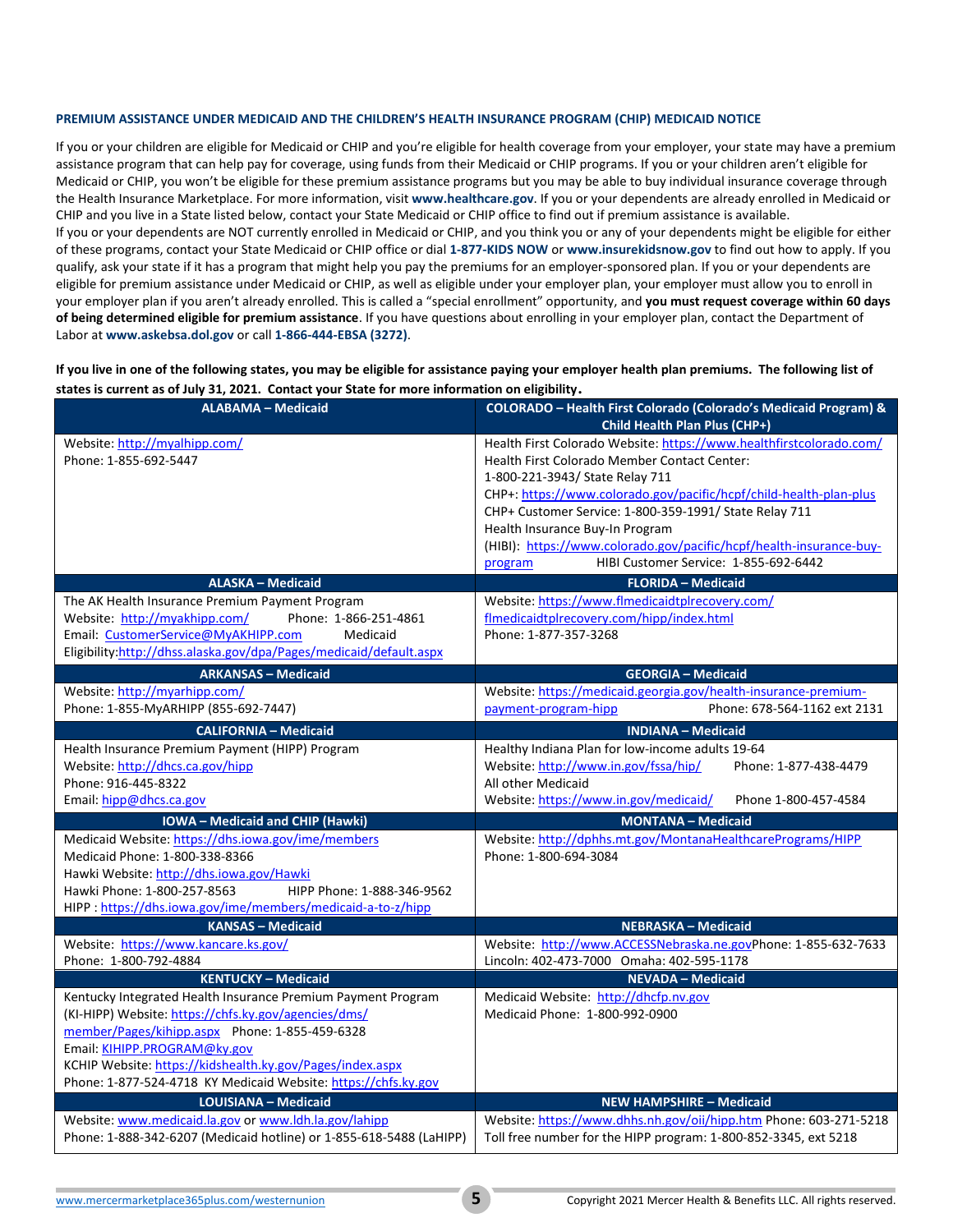| <b>MAINE - Medicaid</b>                                                                                                                       | NEW JERSEY - Medicaid and CHIP                                   |
|-----------------------------------------------------------------------------------------------------------------------------------------------|------------------------------------------------------------------|
| Enrollment Website: https://www.maine.gov/dhhs/ofi/applications-                                                                              | Medicaid Website: http://www.state.nj.us/humanservices/          |
| TTY: Maine relay 711<br>Phone: 1-800-442-6003<br>forms                                                                                        | Medicaid Phone: 609-631-2392<br>dmahs/clients/medicaid/          |
| Private Health Insurance Premium Webpage:                                                                                                     | CHIP Website: http://www.njfamilycare.org/index.html             |
| https://www.maine.gov/dhhs/ofi/applications-forms                                                                                             | CHIP Phone: 1-800-701-0710                                       |
| Phone: 1-800-977-6740<br>TTY: Maine relay 711                                                                                                 |                                                                  |
| <b>MASSACHUSETTS - Medicaid and CHIP</b>                                                                                                      | <b>NEW YORK - Medicaid</b>                                       |
| Website: https://www.mass.gov/info-details/masshealth-premium-                                                                                | Website: https://www.health.ny.gov/health care/medicaid/         |
| Phone: 1-800-862-4840<br>assistance-pa                                                                                                        | Phone: 1-800-541-2831                                            |
| <b>MINNESOTA - Medicaid</b>                                                                                                                   | <b>NORTH CAROLINA - Medicaid</b>                                 |
| Website: https://mn.gov/dhs/people-we-serve/children-and-                                                                                     | Website: https://medicaid.ncdhhs.gov/                            |
| families/health-care/health-care-programs/programs-and-                                                                                       | Phone: 919-855-4100                                              |
| services/other-insurance.jsp<br>Phone: 1-800-657-3739                                                                                         |                                                                  |
| <b>MISSOURI - Medicaid</b>                                                                                                                    | <b>NORTH DAKOTA - Medicaid</b>                                   |
| Website: http://www.dss.mo.gov/mhd/participants/pages/hipp.htm                                                                                | Website: http://www.nd.gov/dhs/services/medicalserv/medicaid/    |
| Phone: 573-751-2005                                                                                                                           | Phone: 1-844-854-4825                                            |
| <b>OKLAHOMA - Medicaid and CHIP</b>                                                                                                           | <b>UTAH - Medicaid and CHIP</b>                                  |
| Website: http://www.insureoklahoma.org                                                                                                        | Medicaid Website: https://medicaid.utah.gov/                     |
| Phone: 1-888-365-3742                                                                                                                         | CHIP Website: http://health.utah.gov/chip Phone: 1-877-543-7669  |
| <b>OREGON - Medicaid</b>                                                                                                                      | <b>VERMONT-Medicaid</b>                                          |
| Website: http://healthcare.oregon.gov/Pages/index.aspx                                                                                        | Website: http://www.greenmountaincare.org/                       |
| http://www.oregonhealthcare.gov/index-es.html                                                                                                 | Phone: 1-800-250-8427                                            |
| Phone: 1-800-699-9075                                                                                                                         |                                                                  |
| <b>PENNSYLVANIA - Medicaid</b>                                                                                                                | VIRGINIA - Medicaid and CHIP                                     |
| Website: https://www.dhs.pa.gov/providers/Providers/Pages/                                                                                    | Website: https://www.coverva.org/en/famis-select                 |
| Medical/HIPP-Program.aspx<br>Phone: 1-800-692-7462                                                                                            | https://www.coverva.org/en/hipp                                  |
|                                                                                                                                               | Medicaid Phone: 1-800-432-5924<br>CHIP Phone: 1-800-432-5924     |
| RHODE ISLAND - Medicaid and CHIP                                                                                                              | <b>WASHINGTON - Medicaid</b>                                     |
| Website: http://www.eohhs.ri.gov/                                                                                                             | Website: https://www.hca.wa.gov/                                 |
| Phone: 1-855-697-4347, or 401-462-0311 (Direct RIte Share Line)                                                                               | Phone: 1-800-562-3022                                            |
| <b>SOUTH CAROLINA - Medicaid</b>                                                                                                              | <b>WEST VIRGINIA - Medicaid</b>                                  |
| Website: https://www.scdhhs.gov                                                                                                               | Website: http://mywvhipp.com/                                    |
| Phone: 1-888-549-0820                                                                                                                         | Toll-free phone: 1-855-MyWVHIPP (1-855-699-8447)                 |
| <b>SOUTH DAKOTA - Medicaid</b>                                                                                                                | <b>WISCONSIN - Medicaid and CHIP</b>                             |
| Website: http://dss.sd.gov                                                                                                                    | Website: https://www.dhs.wisconsin.gov/badgercareplus/p-         |
| Phone: 1-888-828-0059                                                                                                                         | Phone: 1-800-362-3002<br>10095.htm                               |
| <b>TEXAS - Medicaid</b>                                                                                                                       | <b>WYOMING - Medicaid</b>                                        |
| Website: http://gethipptexas.com/                                                                                                             | Website: https://health.wyo.gov/healthcarefin/medicaid/programs- |
| Phone: 1-800-440-0493                                                                                                                         | and-eligibility/<br>Phone: 1-800-251-1269                        |
| To see if any other states have added a premium assistance program since July 31, 2021, or for more information on special enrollment rights, |                                                                  |

contact either: U.S. Department of Labor U.S. Department of Health and Human Services Employee Benefits Security Administration Centers for Medicare & Medicaid Services

**[www.dol.gov/agencies/ebsa](https://www.dol.gov/agencies/ebsa) [www.cms.hhs.gov](http://www.cms.hhs.gov/)**

1-866-444-EBSA (3272) 1-877-267-2323, Menu Option 4, Ext. 61565

## **PAPERWORK REDUCTION ACT STATEMENT**

According to the Paperwork Reduction Act of 1995 (Pub. L. 104-13) (PRA), no persons are required to respond to a collection of information unless such collection displays a valid Office of Management and Budget (OMB) control number. The Department notes that a Federal agency cannot conduct or sponsor a collection of information unless it is approved by OMB under the PRA, and displays a currently valid OMB control number, and the public is not required to respond to a collection of information unless it displays a currently valid OMB control number. See 44 U.S.C. 3507. Also, notwithstanding any other provisions of law, no person shall be subject to penalty for failing to comply with a collection of information if the collection of information does not display a currently valid OMB control number. See 44 U.S.C. 3512.

The public reporting burden for this collection of information is estimated to average approximately seven minutes per respondent. Interested parties are encouraged to send comments regarding the burden estimate or any other aspect of this collection of information, including suggestions for reducing this burden, to the U.S. Department of Labor, Employee Benefits Security Administration, Office of Policy and Research, Attention: PRA Clearance Officer, 200 Constitution Avenue, N.W., Room N-5718, Washington, DC 20210 or email ebsa.opr@dol.gov and reference the OMB Control Number 1210-0137.

OMB Control Number 1210-0137 (expires 1/31/2023)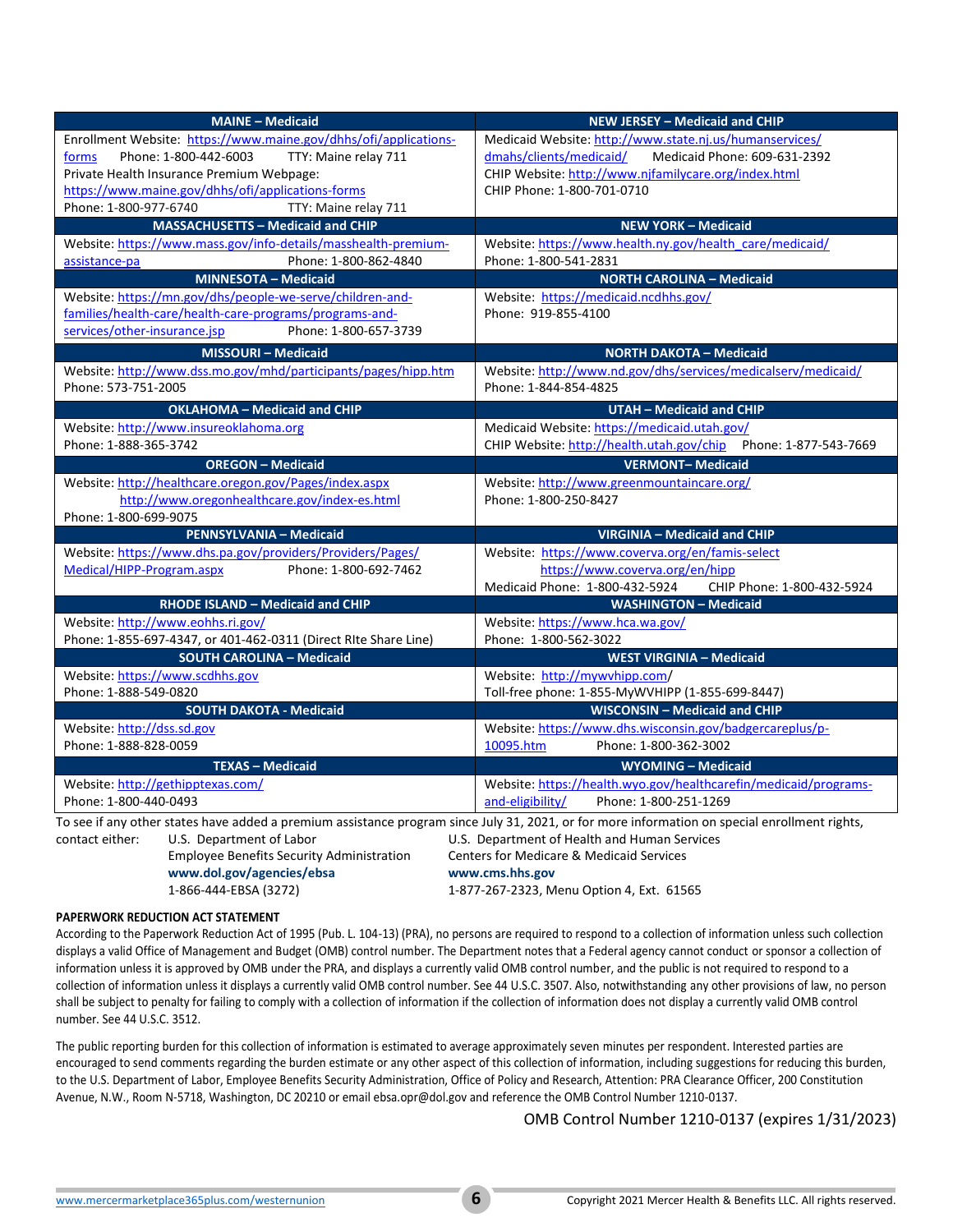#### **PHYSICIAN DESIGNATION NOTICE**

The Kaiser plans generally allows the designation of a primary care provider. You have the right to designate any primary care provider who participates in our network and who is available to accept you or your family members. For information on how to select a primary care provider, and for a list of the participating primary care providers, contact the Kaiser Permanente a[t www.kp.org.](http://www.kp.org/)

For children, you may designate a pediatrician as the primary care provider.

You do not need prior authorization from Kaiser Permanente or from any other person (including a primary care provider) in order to obtain access to obstetrical or gynecological care from a healthcare professional in our network who specializes in obstetrics or gynecology. The healthcare professional, however, may be required to comply with certain procedures, including obtaining prior authorization for certain services, following a pre-approved treatment plan, or procedures for making referrals. For a list of participating healthcare professionals who specialize in obstetrics or gynecology, contact Kaiser Permanente a[t www.kp.org.](http://www.kp.org/)

#### **THE WESTERN UNION COMPANY HIPAA PRIVACY NOTICE**

## **Please carefully review this notice. It describes how medical information about you may be used and disclosed and how you can get access to this information.**

The Health Insurance Portability and Accountability Act of 1996 (HIPAA) imposes numerous requirements on the use and disclosure of individual health information by The Western Union Company health plans. This information, known as protected health information, includes almost all individually identifiable health information held by a plan — whether received in writing, in an electronic medium or as an oral communication. This notice describes the privacy practices of these plans: All Cigna health plans as well as Health Care Flexible Spending Accounts offered by The Western Union Company. The plans covered by this notice may share health information with each other to carry out treatment, payment or healthcare operations. These plans are collectively referred to as the Plan in this notice, unless specified otherwise.

#### **THE PLAN'S DUTIES WITH RESPECT TO HEALTH INFORMATION ABOUT YOU**

The Plan is required by law to maintain the privacy of your health information and to provide you with this notice of the Plan's legal duties and privacy practices with respect to your health information. If you participate in an insured plan option, you will receive a notice directly from the Insurer. It's important to note that these rules apply to the Plan, not The Western Union Company as an employer — that's the way the HIPAA rules work. Different policies may apply to other The Western Union Company programs or to data unrelated to the Plan.

#### **HOW THE PLAN MAY USE OR DISCLOSE YOUR HEALTH INFORMATION**

The privacy rules generally allow the use and disclosure of your health information without your permission (known as an authorization) for purposes of healthcare treatment, payment activities and healthcare operations. Here are some examples of what that might entail:

- **Treatment** includes providing, coordinating, or managing healthcare by one or more healthcare providers or doctors. Treatment can also include coordination or management of care between a provider and a third party, and consultation and referrals between providers. For example, the Plan may share your health information with physicians who are treating you.
- **Payment** includes activities by this Plan, other plans, or providers to obtain premiums, make coverage determinations, and provide reimbursement for healthcare. This can include determining eligibility, reviewing services for medical necessity or appropriateness, engaging in utilization management activities, claims management, and billing; as well as performing "behind the scenes" plan functions, such as risk adjustment, collection or reinsurance. For example, the Plan may share information about your coverage or the expenses you have incurred with another health plan to coordinate payment of benefits.
- **Healthcare operations** include activities by this Plan (and, in limited circumstances, by other plans or providers), such as wellness and risk assessment programs, quality assessment and improvement activities, customer service and internal grievance resolution. Healthcare operations also include evaluating vendors; engaging in credentialing, training and accreditation activities; performing underwriting or premium rating; arranging for medical review and audit activities; and conducting business planning and development. For example, the Plan may use information about your claims to audit the third parties that approve payment for Plan benefits.

The amount of health information used, disclosed or requested will be limited and, when needed, restricted to the minimum necessary to accomplish the intended purposes, as defined under the HIPAA rules. If the Plan uses or discloses Personal Health Information (PHI) for underwriting purposes, the Plan will not use or disclose PHI that is your genetic information for such purposes.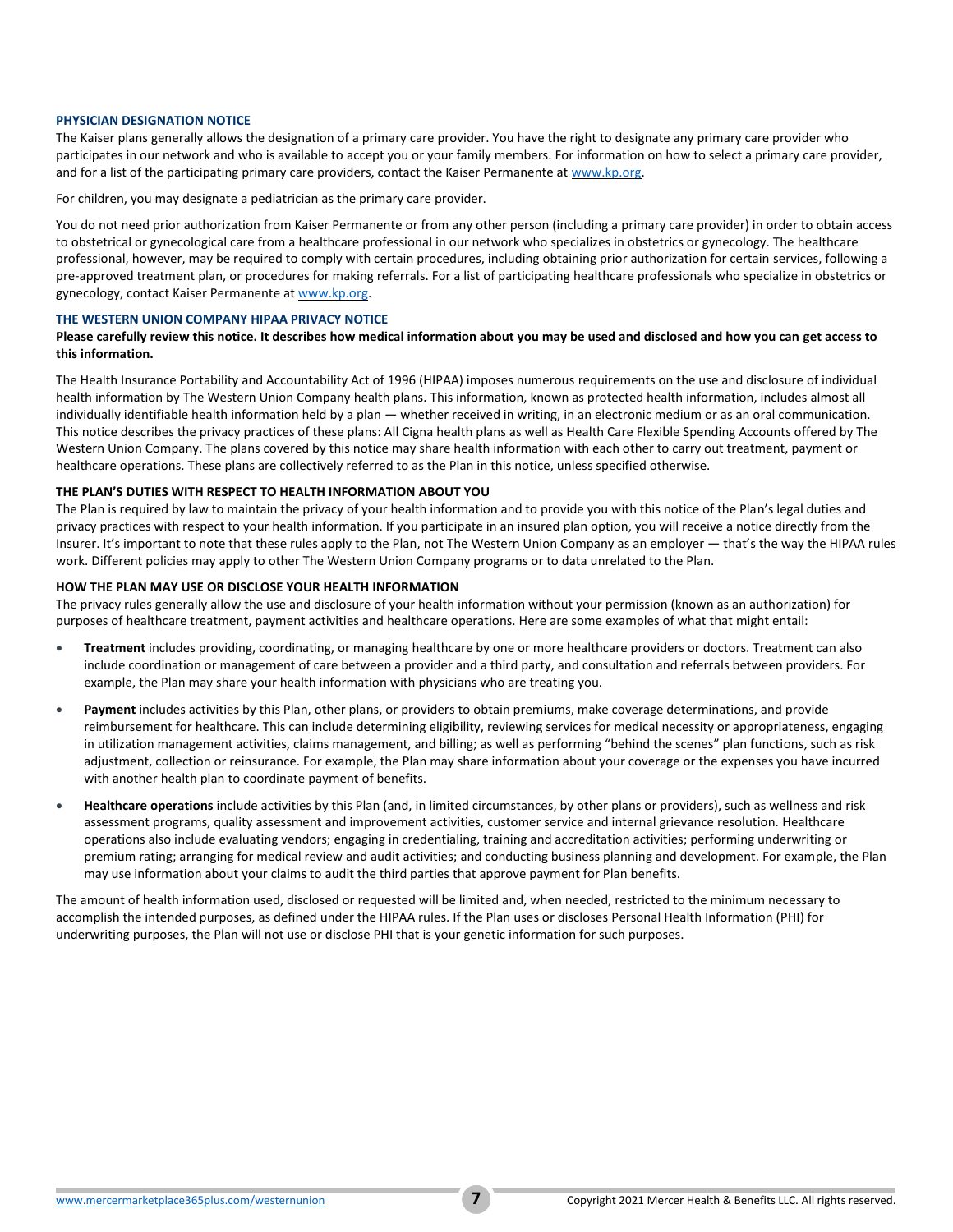# **HOW THE PLAN MAY SHARE YOUR HEALTH INFORMATION WITH THE WESTERN UNION COMPANY**

The Plan, or its health insurer or Health Maintenance Organization (HMO), may disclose your health information without your written authorization to The Western Union Company for plan administration purposes. The Western Union Company may need your health information to administer benefits under the Plan. The Western Union Company agrees not to use or disclose your health information other than as permitted or required by the Plan documents and by law. Benefits, payroll and finance staff are the only The Western Union Company employees who will have access to your health information for plan administration functions.

Here's how additional information may be shared between the Plan and The Western Union Company, as allowed under the HIPAA rules:

- The Plan, or its insurer or HMO, may disclose "summary health information" to The Western Union Company, if requested, for purposes of obtaining premium bids to provide coverage under the Plan or for modifying, amending, or terminating the Plan. Summary health information is information that summarizes participants' claims information, from which names and other identifying information have been removed.
- The Plan, or its insurer or HMO, may disclose to The Western Union Company information on whether an individual is participating in the Plan or has enrolled or disenrolled in an insurance option or HMO offered by the Plan.

In addition, you should know that The Western Union Company cannot and will not use health information obtained from the Plan for any employment-related actions. However, health information collected by The Western Union Company from other sources — for example, under the Family and Medical Leave Act, Americans with Disabilities Act, or workers' compensation programs — is not protected under HIPAA (although this type of information may be protected under other federal or state laws).

## **OTHER ALLOWABLE USES OR DISCLOSURES OF YOUR HEALTH INFORMATION**

In certain cases, your health information can be disclosed without authorization to a family member, close friend, or other person you identify who is involved in your care or payment for your care. Information about your location, general condition, or death may be provided to a similar person (or to a public or private entity authorized to assist in disaster relief efforts). You'll generally be given the chance to agree or object to these disclosures (although exceptions may be made — for example, if you're not present or if you're incapacitated). In addition, your health information may be disclosed without authorization to your legal representative. The Plan also is allowed to use or disclose your health information without your written authorization for the following activities:

- **Workers' compensation**: Disclosures to workers' compensation or similar legal programs that provide benefits for work-related injuries or illness without regard to fault, as authorized by and necessary to comply with the laws
- **Necessary to prevent serious threat to health or safety:** Disclosures made in the good-faith belief that releasing your health information is necessary to prevent or lessen a serious and imminent threat to public or personal health or safety, if made to someone reasonably able to prevent or lessen the threat (or to the target of the threat); includes disclosures to help law enforcement officials identify or apprehend an individual who has admitted participation in a violent crime that the Plan reasonably believes may have caused serious physical harm to a victim, or where it appears the individual has escaped from prison or from lawful custody
- **Public health activities:** Disclosures authorized by law to persons who may be at risk of contracting or spreading a disease or condition; disclosures to public health authorities to prevent or control disease or report child abuse or neglect; and disclosures to the Food and Drug Administration to collect or report adverse events or product defects
- **Victims of abuse, neglect, or domestic violence:** Disclosures to government authorities, including social services or protective services agencies authorized by law to receive reports of abuse, neglect or domestic violence, as required by law or if you agree or the Plan believes that disclosure is necessary to prevent serious harm to you or potential victims (you'll be notified of the Plan's disclosure if informing you won't put you at further risk)
- **Judicial and administrative proceedings:** Disclosures in response to a court or administrative order, subpoena, discovery request or other lawful process (the Plan may be required to notify you of the request or receive satisfactory assurance from the party seeking your health information that efforts were made to notify you or to obtain a qualified protective order concerning the information)
- **Law enforcement purposes:** Disclosures to law enforcement officials required by law or legal process, or to identify a suspect, fugitive, witness, or missing person; disclosures about a crime victim if you agree or if disclosure is necessary for immediate law enforcement activity; disclosures about a death that may have resulted from criminal conduct; and disclosures to provide evidence of criminal conduct on the Plan's premises
- **Decedents:** Disclosures to a coroner or medical examiner to identify the deceased or determine cause of death; and to funeral directors to carry out their duties
- **Organ, eye or tissue donation:** Disclosures to organ procurement organizations or other entities to facilitate organ, eye, or tissue donation and transplantation after death
- **Research purposes:** Disclosures subject to approval by institutional or private privacy review boards, subject to certain assurances and representations by researchers about the necessity of using your health information and the treatment of the information during a research project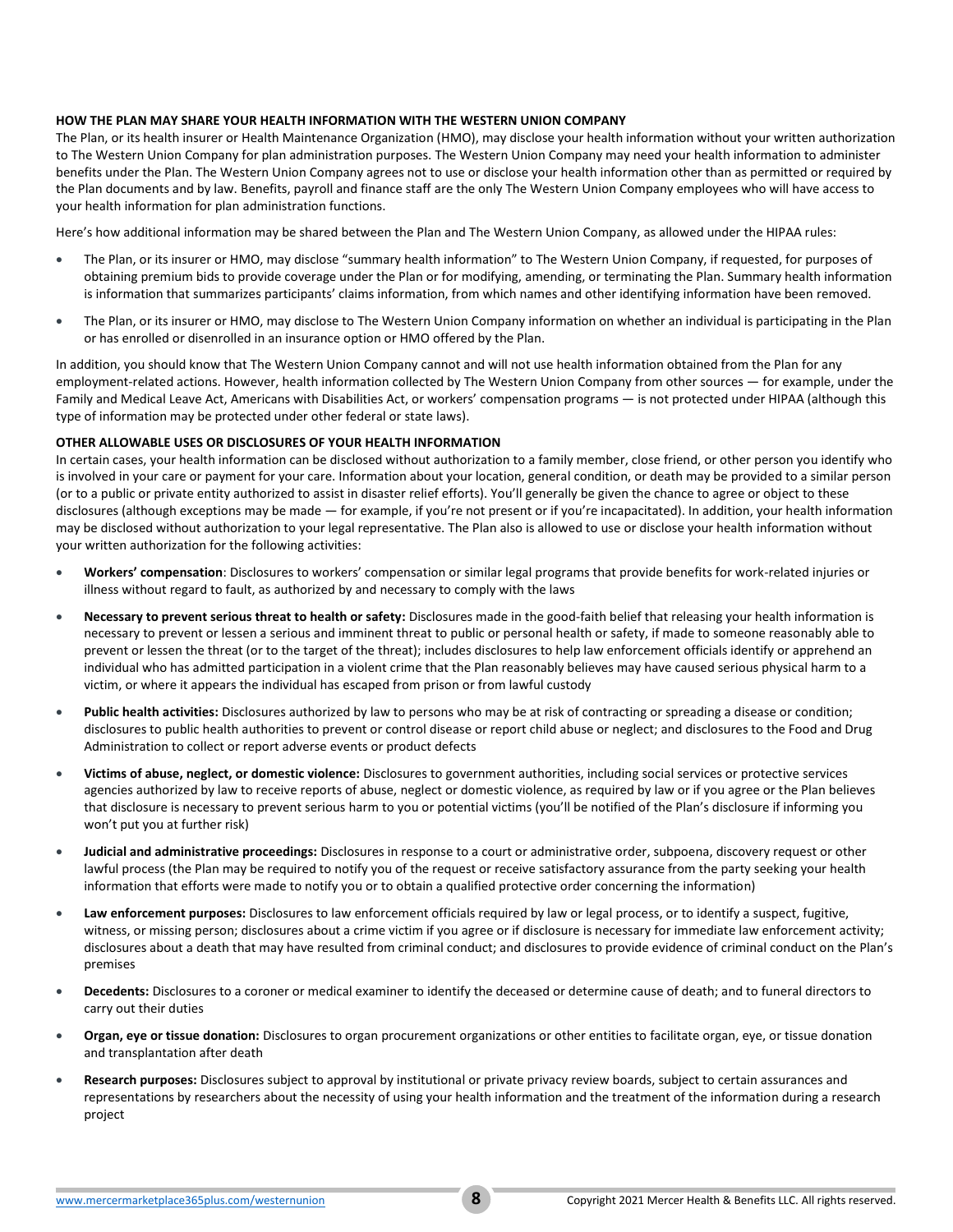- **Health oversight activities:** Disclosures to health agencies for activities authorized by law (audits, inspections, investigations or licensing actions) for oversight of the healthcare system, government benefits programs for which health information is relevant to beneficiary eligibility, and compliance with regulatory programs or civil rights laws
- **Specialized government functions**: Disclosures about individuals who are Armed Forces personnel or foreign military personnel under appropriate military command; disclosures to authorized federal officials for national security or intelligence activities; and disclosures to correctional facilities or custodial law enforcement officials about inmates
- **HHS investigations:** Disclosures of your health information to the Department of Health and Human Services to investigate or determine the Plan's compliance with the HIPAA privacy rule

Except as described in this notice, other uses and disclosures will be made only with your written authorization. For example, in most cases, the Plan will obtain your authorization before it communicates with you about products or programs if the Plan is being paid to make those communications. If we keep psychotherapy notes in our records, we will obtain your authorization in some cases before we release those records. The Plan will never sell your health information unless you have authorized us to do so. You may revoke your authorization as allowed under the HIPAA rules. However, you can't revoke your authorization with respect to disclosures the Plan has already made. You will be notified of any unauthorized access, use, or disclosure of your unsecured health information as required by law.

The Plan will notify you if it becomes aware that there has been a loss of your health information in a manner that could compromise the privacy of your health information.

# **YOUR INDIVIDUAL RIGHTS**

You have the following rights with respect to your health information the Plan maintains. These rights are subject to certain limitations, as discussed below. This section of the notice describes how you may exercise each individual right. See the Contact section at the end of this notice for information on how to submit requests.

# **RIGHT TO REQUEST RESTRICTIONS ON CERTAIN USES AND DISCLOSURES OF YOUR HEALTH INFORMATION AND THE PLAN'S RIGHT TO REFUSE**

You have the right to ask the Plan to restrict the use and disclosure of your health information for treatment, payment, or healthcare operations, except for uses or disclosures required by law. You have the right to ask the Plan to restrict the use and disclosure of your health information to family members, close friends, or other persons you identify as being involved in your care or payment for your care. You also have the right to ask the Plan to restrict use and disclosure of health information to notify those persons of your location, general condition, or death — or to coordinate those efforts with entities assisting in disaster relief efforts. If you want to exercise this right, your request to the Plan must be in writing.

The Plan is not required to agree to a requested restriction. If the Plan does agree, a restriction may later be terminated by your written request, by agreement between you and the Plan (including an oral agreement), or unilaterally by the Plan for health information created or received after you're notified that the Plan has removed the restrictions. The Plan may also disclose health information about you if you need emergency treatment, even if the Plan has agreed to a restriction.

An entity covered by these HIPAA rules (such as your healthcare provider) or its business associate must comply with your request that health information regarding a specific healthcare item or service not be disclosed to the Plan for purposes of payment or healthcare operations if you have paid out of pocket and in full for the item or service.

# **RIGHT TO RECEIVE CONFIDENTIAL COMMUNICATIONS OF YOUR HEALTH INFORMATION**

If you think that disclosure of your health information by the usual means could endanger you in some way, the Plan will accommodate reasonable requests to receive communications of health information from the Plan by alternative means or at alternative locations.

If you want to exercise this right, your request to the Plan must be in writing and you must include a statement that disclosure of all or part of the information could endanger you.

# **RIGHT TO INSPECT AND COPY YOUR HEALTH INFORMATION**

With certain exceptions, you have the right to inspect or obtain a copy of your health information in a "designated record set." This may include medical and billing records maintained for a healthcare provider; enrollment, payment, claims adjudication and case or medical management record systems maintained by a plan; or a group of records the Plan uses to make decisions about individuals. However, you do not have a right to inspect or obtain copies of psychotherapy notes or information compiled for civil, criminal, or administrative proceedings. The Plan may deny your right to access, although in certain circumstances, you may request a review of the denial.

If you want to exercise this right, your request to the Plan must be in writing. Within 30 days of receipt of your request (60 days if the health information is not accessible on site), the Plan will provide you with one of these responses:

- The access or copies you requested.
- A written denial that explains why your request was denied and any rights you may have to have the denial reviewed or file a complaint.
- A written statement that the time period for reviewing your request will be extended for no more than 30 more days, along with the reasons for the delay and the date by which the Plan expects to address your request.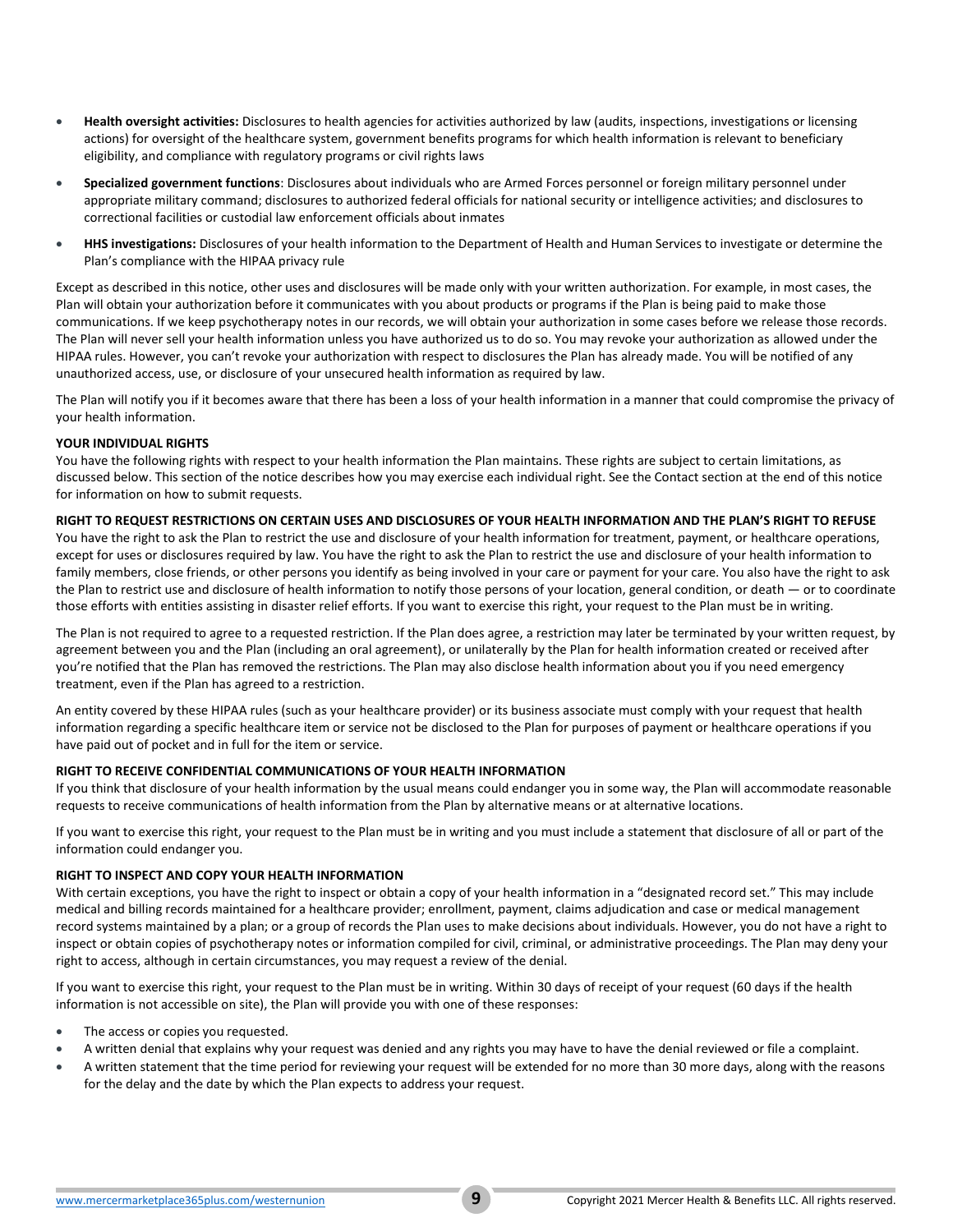You may also request your health information be sent to another entity or person, so long as that request is clear, conspicuous and specific. The Plan may provide you with a summary or explanation of the information instead of access to or copies of your health information, if you agree in advance and pay any applicable fees. The Plan also may charge reasonable fees for copies or postage. If the Plan doesn't maintain the health information but knows where it is maintained, you will be informed where to direct your request.

If the Plan keeps your records in an electronic format, you may request an electronic copy of your health information in a form and format readily producible by the Plan. You may also request that such electronic health information be sent to another entity or person, so long as that request is clear, conspicuous and specific. Any charge that is assessed to you for these copies must be reasonable and based on the Plan's cost.

# **RIGHT TO AMEND YOUR HEALTH INFORMATION THAT IS INACCURATE OR INCOMPLETE**

With certain exceptions, you have a right to request that the Plan amend your health information in a designated record set. The Plan may deny your request for a number of reasons. For example, your request may be denied if the health information is accurate and complete, was not created by the Plan (unless the person or entity that created the information is no longer available), is not part of the designated record set, or is not available for inspection (e.g., psychotherapy notes or information compiled for civil, criminal or administrative proceedings).

If you want to exercise this right, your request to the Plan must be in writing, and you must include a statement to support the requested amendment. Within 60 days of receipt of your request, the Plan will take one of these actions:

- Make the amendment as requested.
- Provide a written denial that explains why your request was denied and any rights you may have to disagree or file a complaint.
- Provide a written statement that the time period for reviewing your request will be extended for no more than 30 more days, along with the reasons for the delay and the date by which the Plan expects to address your request.

# **RIGHT TO RECEIVE AN ACCOUNTING OF DISCLOSURES OF YOUR HEALTH INFORMATION**

You have the right to a list of certain disclosures of your health information the Plan has made. This is often referred to as an "accounting of disclosures." You generally may receive this accounting if the disclosure is required by law, in connection with public health activities, or in similar situations listed in the Other Allowable Uses or Disclosures of your Health Information section earlier in this notice, unless otherwise indicated below.

You may receive information on disclosures of your health information for up to six years before the date of your request. You do not have a right to receive an accounting of any disclosures made in any of these circumstances:

- For treatment, payment or healthcare operations.
- To you about your own health information.
- Incidental to other permitted or required disclosures.
- Where authorization was provided.
- To family members or friends involved in your care (where disclosure is permitted without authorization).
- For national security or intelligence purposes or to correctional institutions or law enforcement officials in certain circumstances.
- As part of a "limited data set" (health information that excludes certain identifying information).

In addition, your right to an accounting of disclosures to a health oversight agency or law enforcement official may be suspended at the request of the agency or official.

If you want to exercise this right, your request to the Plan must be in writing. Within 60 days of the request, the Plan will provide you with the list of disclosures or a written statement that the time period for providing this list will be extended for no more than 30 more days, along with the reasons for the delay and the date by which the Plan expects to address your request. You may make one request in any 12-month period at no cost to you, but the Plan may charge a fee for subsequent requests. You'll be notified of the fee in advance and have the opportunity to change or revoke your request.

## **RIGHT TO OBTAIN A PAPER COPY OF THIS NOTICE FROM THE PLAN UPON REQUEST**

You have the right to obtain a paper copy of this privacy notice upon request. Even individuals who agreed to receive this notice electronically may request a paper copy at any time.

# **CHANGES TO THE INFORMATION IN THIS NOTICE**

The Plan must abide by the terms of the privacy notice currently in effect. This notice takes effect on October 5, 2021. However, the Plan reserves the right to change the terms of its privacy policies, as described in this notice, at any time and to make new provisions effective for all health information that the Plan maintains. This includes health information that was previously created or received, not just health information created or received after the policy is changed. If changes are made to the Plan's privacy policies described in this notice, you will be provided with a revised privacy notice.

## **COMPLAINTS**

If you believe your privacy rights have been violated or your Plan has not followed its legal obligations under HIPAA, you may complain to the Plan and to the Secretary of Health and Human Services. You won't be retaliated against for filing a complaint. To file a complaint, contact

The Western Union Company Benefits Department 7001 E. Belleview Avenue